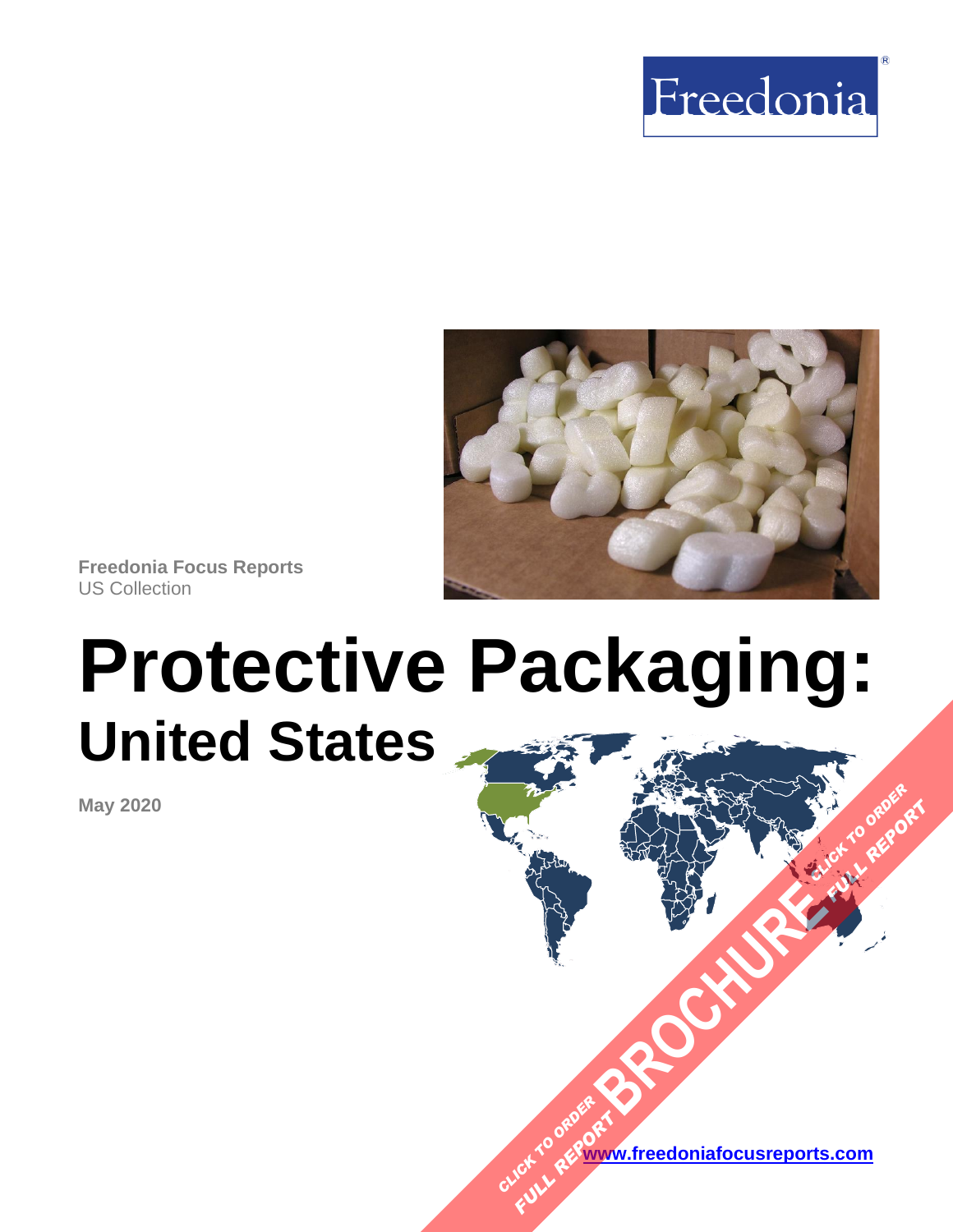## **Table of Contents**

| 1. Highlights                      | 3              |
|------------------------------------|----------------|
| 2. Market Environment              | 5              |
| <b>Historical Trends</b>           | 5              |
| Key Economic Indicators            | $\overline{7}$ |
| Impact of COVID-19 Pandemic        | 8              |
| Legal & Regulatory Factors         | 10             |
| 3. Segmentation & Forecasts        | 12             |
| Products                           | 12             |
| Flexible                           | 13             |
| Foam                               | 14             |
| Rigid                              | 16             |
| Markets                            | 17             |
| <b>Durable Goods Manufacturing</b> | 18             |
| Nondurable Goods Manufacturing     | 19             |
| E-Commerce                         | 20             |
| <b>Retail &amp; Other Markets</b>  | 21             |
| 4. Industry Structure              | 23             |
| <b>Industry Characteristics</b>    | 23             |
| <b>Market Share</b>                | 24             |
| Sealed Air                         | 25             |
| Pregis                             | 26             |
| Crown Holdings (Signode)           | 27             |
| 5. About This Report               | 28             |
| Scope                              | 28             |
| Sources                            | 28             |
| <b>Industry Codes</b>              | 29             |
| Freedonia Methodology              | 29             |
| Resources                          | 31             |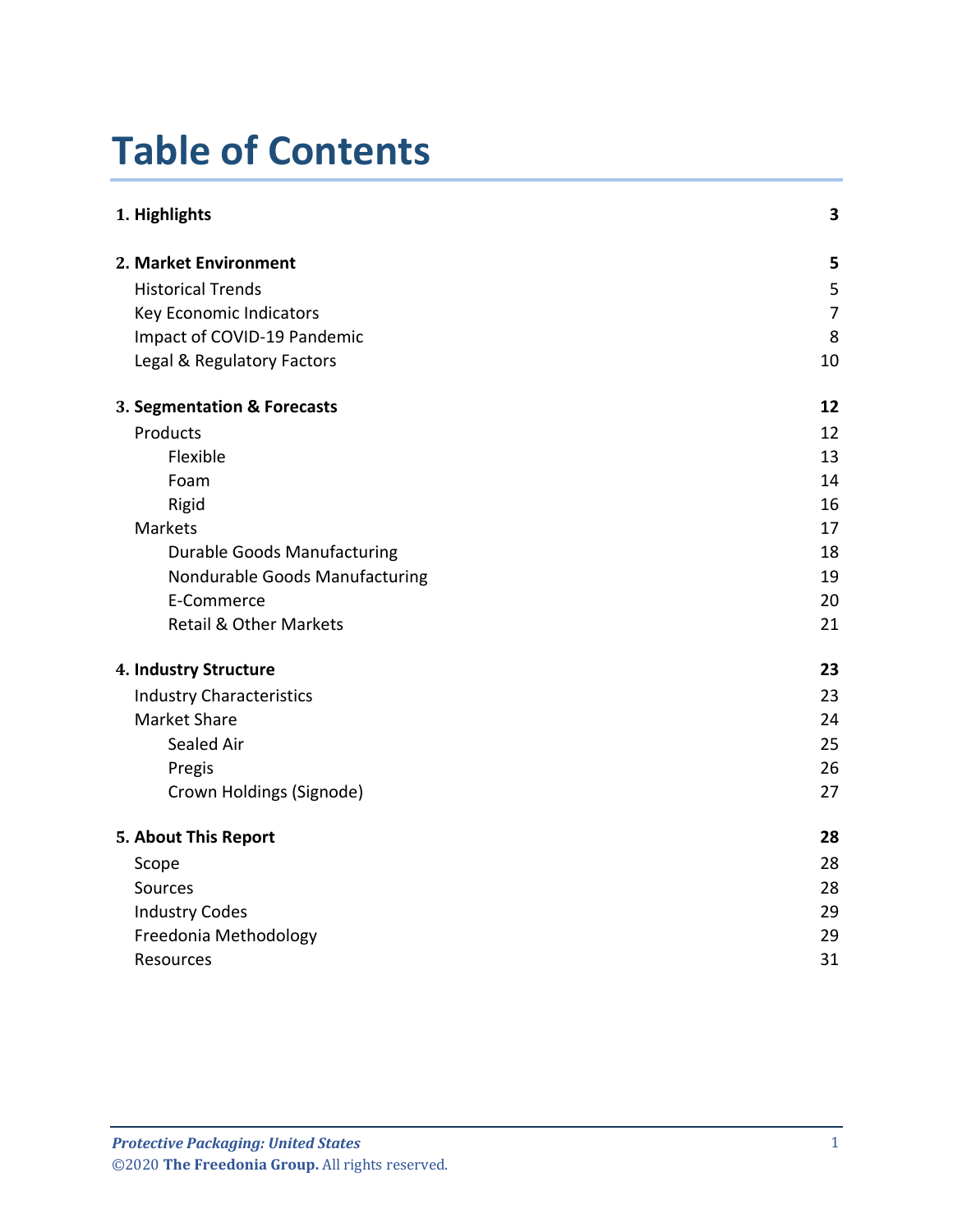## **List of Tables & Figures**

| Figure 1   Key Trends in the US Protective Packaging Market, 2019 - 2024            | 4  |
|-------------------------------------------------------------------------------------|----|
| Figure 2   US Protective Packaging Demand Trends, 2009 - 2019                       | 5  |
| Table 1   Key Indicators for US Protective Packaging Demand, 2009 - 2024 (US\$ bil) | 7  |
| Figure 3   US Protective Packaging Demand by Product, 2009 - 2024 (US\$ bil)        | 12 |
| Table 2   US Protective Packaging Demand by Product, 2009 - 2024 (US\$ mil)         | 12 |
| Figure 4   US Protective Packaging Demand by Product, 2009 - 2024 (%)               | 16 |
| Figure 5   US Protective Packaging Demand by Market, 2009 - 2024 (US\$ bil)         | 17 |
| Table 3   US Protective Packaging Demand by Market, 2009 - 2024 (US\$ mil)          | 17 |
| Figure 6   US Protective Packaging Demand by Market, 2009 - 2024 (%)                | 22 |
| Figure 7   US Protective Packaging Market Share by Company, 2019 (%)                | 24 |
| Table 4   Leading Suppliers to the US Protective Packaging Market                   | 25 |
| Table 5   NAICS & SIC Codes Related to Protective Packaging                         | 29 |
|                                                                                     |    |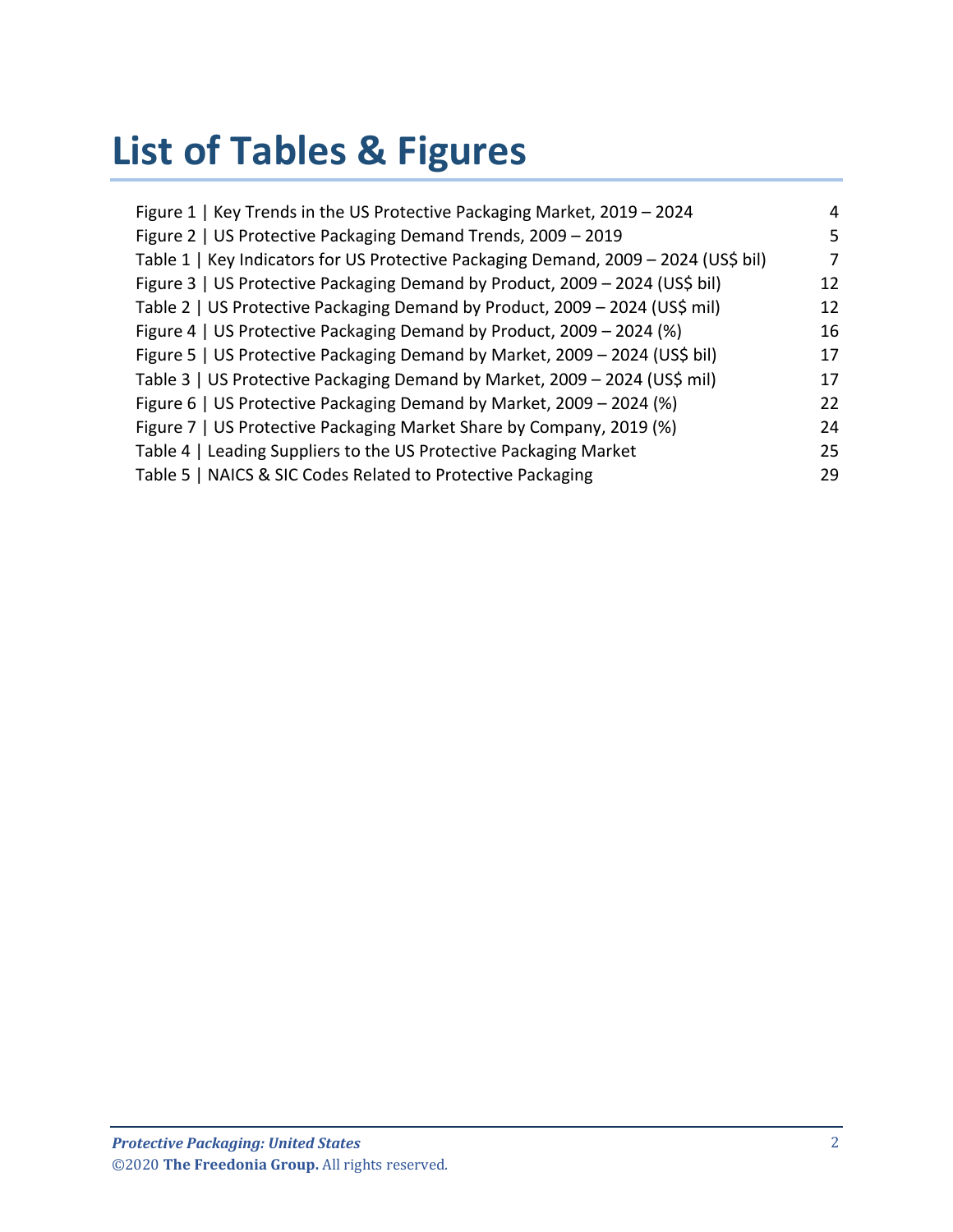## <span id="page-3-0"></span>**About This Report**

## <span id="page-3-1"></span>**Scope**

This report forecasts to 2024 US protective packaging demand in nominal US dollars at the manufacturer level. Total demand is segmented by product in terms of:

- flexible
- foam
- rigid

Total demand is also segmented by market as follows:

- durable goods
- nondurable goods
- e-commerce
- retail and other markets such as direct-to-consumer mail-order shipments that do not originate online from home shopping networks and pharmacies

To illustrate historical trends, total demand is provided in annual series from 2009 to 2019; the various segments are reported at five-year intervals for 2009, 2014, and 2019.

Excluded from the scope of this report are:

- active insulated shipping containers that employ power sources to maintain a temperature-controlled environment inside an insulated enclosure
- retail packaging, such as blister packs and clamshells

Insulated shipping systems – classified as insulated mailers for purposes of this report – are included as protective mailers, while containers that use materials other than foam as the insulating agent can be found in the other flexible protective packaging and other rigid protective packaging sections.

Key macroeconomic indicators are also provided with quantified trends. Other various topics, including profiles of pertinent leading companies, are covered in this report. A full outline of report items by page is available in the Table of Contents.

## <span id="page-3-2"></span>**Sources**

*Protective Packaging: United States* (FF30020) is based on *[Protective Packaging,](http://www.freedoniagroup.com/DocumentDetails.aspx?ReferrerId=FL-FOCUS&studyid=3797)* a comprehensive industry study published by The Freedonia Group. Reported findings represent the synthesis and analysis of data from various primary, secondary, macroeconomic, and demographic sources, such as:

• firms participating in the industry, and their suppliers and customers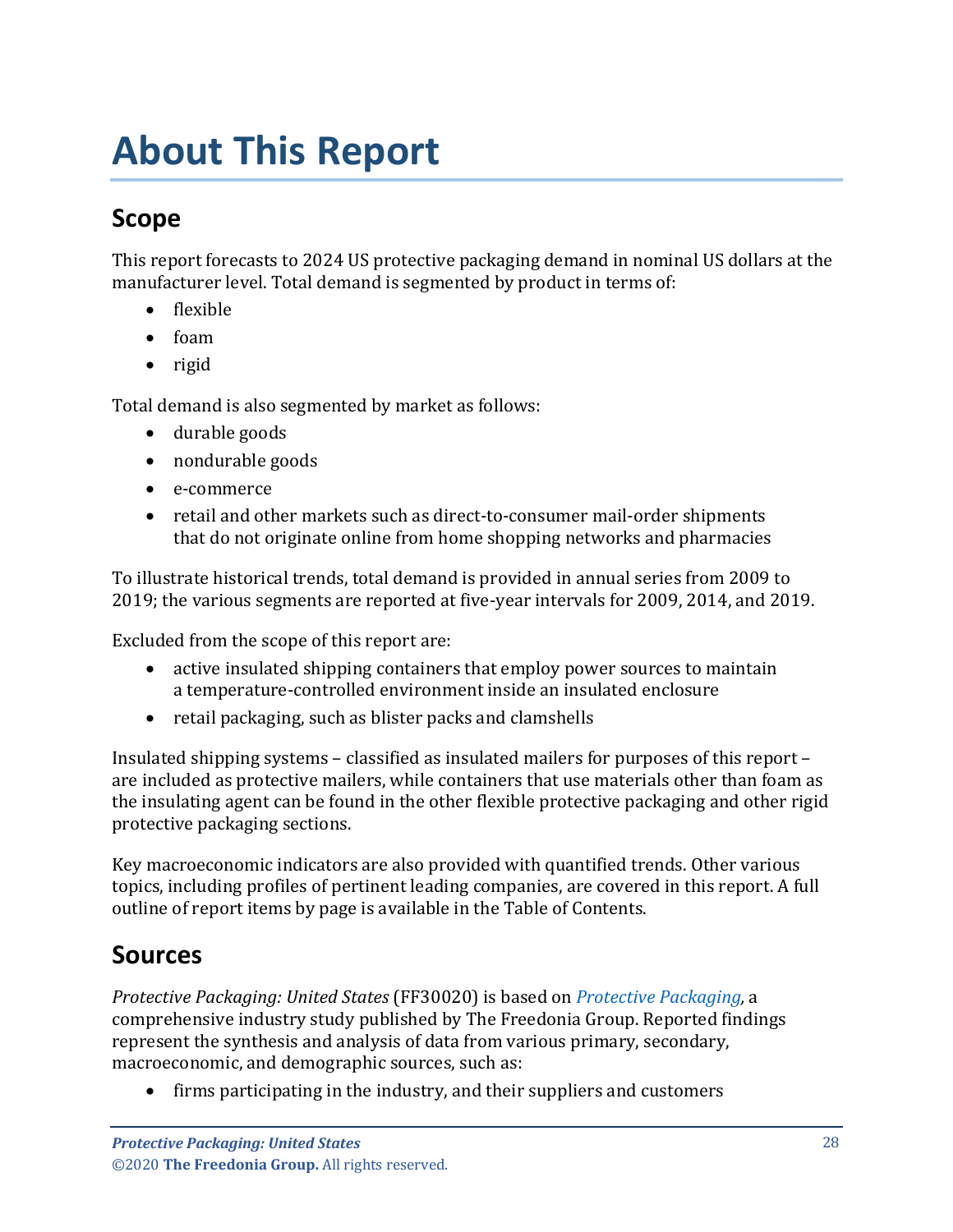#### **About This Report**

- government/public agencies
- intergovernmental and non-governmental organizations
- trade associations and their publications
- the business and trade press
- indicator forecasts by The Freedonia Group
- the findings of other reports and studies by The Freedonia Group

Specific sources and additional resources are listed in the Resources section of this publication for reference and to facilitate further research.

### <span id="page-4-0"></span>**Industry Codes**

<span id="page-4-2"></span>

| Table 5   NAICS & SIC Codes Related to Protective Packaging                                       |                                                                       |      |                                                        |  |
|---------------------------------------------------------------------------------------------------|-----------------------------------------------------------------------|------|--------------------------------------------------------|--|
| <b>NAICS/SCIAN 2017</b><br><b>SIC</b>                                                             |                                                                       |      |                                                        |  |
| <b>Standard Industrial Classification</b><br><b>North American Industry Classification System</b> |                                                                       |      |                                                        |  |
| 322211                                                                                            | Corrugated and Solid Fiber Box Manufacturing                          | 2653 | Corrugated and Solid Fiber Boxes                       |  |
| 322220                                                                                            | Paper Bag and Coated and Treated Paper<br>Manufacturing               | 2672 | Coated and Laminated Paper, NEC                        |  |
| 326140                                                                                            | Polystyrene Foam Product Manufacturing                                | 2674 | Uncoated Paper and Multiwall Bags                      |  |
| 326150                                                                                            | Urethane and Other Foam Product (Except<br>Polystyrene) Manufacturing | 2679 | Converted Paper and Paperboard Products,<br><b>NEC</b> |  |
| 326199                                                                                            | All Other Plastics Product Manufacturing                              | 3086 | <b>Plastic Foam Products</b>                           |  |
|                                                                                                   |                                                                       | 3089 | <b>Plastic Products, NEC</b>                           |  |

Source: US Census Bureau

## <span id="page-4-1"></span>**Freedonia Methodology**

The Freedonia Group, a subsidiary of MarketResearch.com, has been in business for more than 30 years and in that time has developed a comprehensive approach to data analysis that takes into account the variety of industries covered and the evolving needs of our customers.

Every industry presents different challenges in market sizing and forecasting, and this requires flexibility in methodology and approach. Freedonia methodology integrates a variety of quantitative and qualitative techniques to present the best overall picture of a market's current position as well as its future outlook: When published data are available, we make sure they are correct and representative of reality. We understand that published data often have flaws either in scope or quality, and adjustments are made accordingly. Where no data are available, we use various methodologies to develop market sizing (both top-down and bottom-up) and then triangulate those results to come up with the most accurate data series possible. Regardless of approach, we also talk to industry participants to verify both historical perspective and future growth opportunities.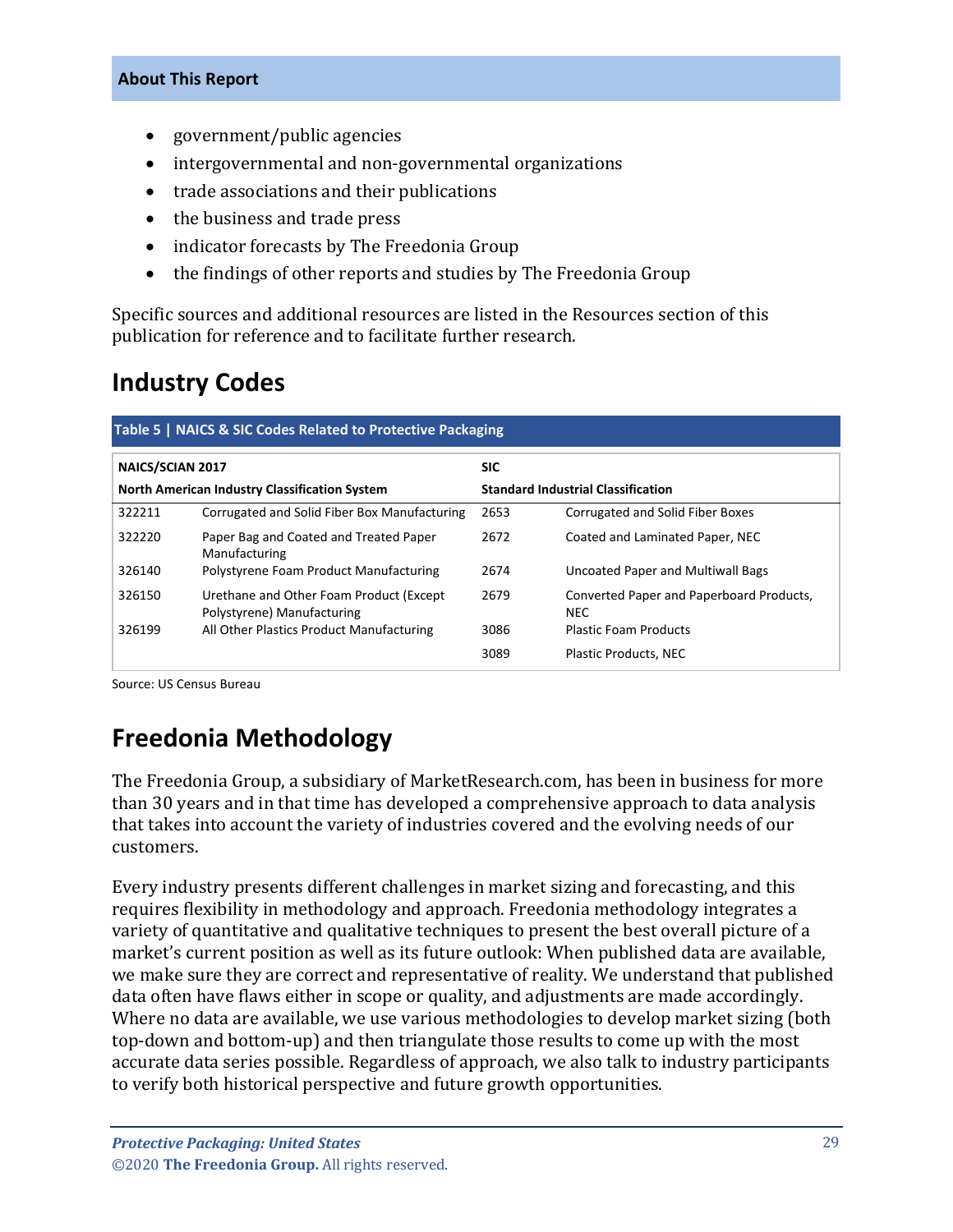#### **About This Report**

Methods used in the preparation of Freedonia market research include, but are not limited to, the following activities: comprehensive data mining and evaluation, primary research, consensus forecasting and analysis, ratio analysis using key indicators, regression analysis, end use growth indices and intensity factors, purchase power parity adjustments for global data, consumer and end user surveys, market share and corporate sales analysis, product lifespan analysis, product or market life cycle analysis, graphical data modeling, long-term historical trend analysis, bottom-up and top-down demand modeling, and comparative market size ranking.

Freedonia quantifies trends in various measures of growth and volatility. Growth (or decline) expressed as an average annual growth rate (AAGR) is the least squares growth rate, which takes into account all available datapoints over a period. The volatility of datapoints around a least squares growth trend over time is expressed via the coefficient of determination, or  $r^2$ . The most stable data series relative to the trend carries an  $r^2$  value of 1.0; the most volatile – 0.0. Growth calculated as a compound annual growth rate (CAGR) employs, by definition, only the first and last datapoints over a period. The CAGR is used to describe forecast growth, defined as the expected trend beginning in the base year and ending in the forecast year. Readers are encouraged to consider historical volatility when assessing particular annual values along the forecast trend, including in the forecast year.

## **Copyright & Licensing**

The full report is protected by copyright laws of the United States of America and international treaties. The entire contents of the publication are copyrighted by The Freedonia Group.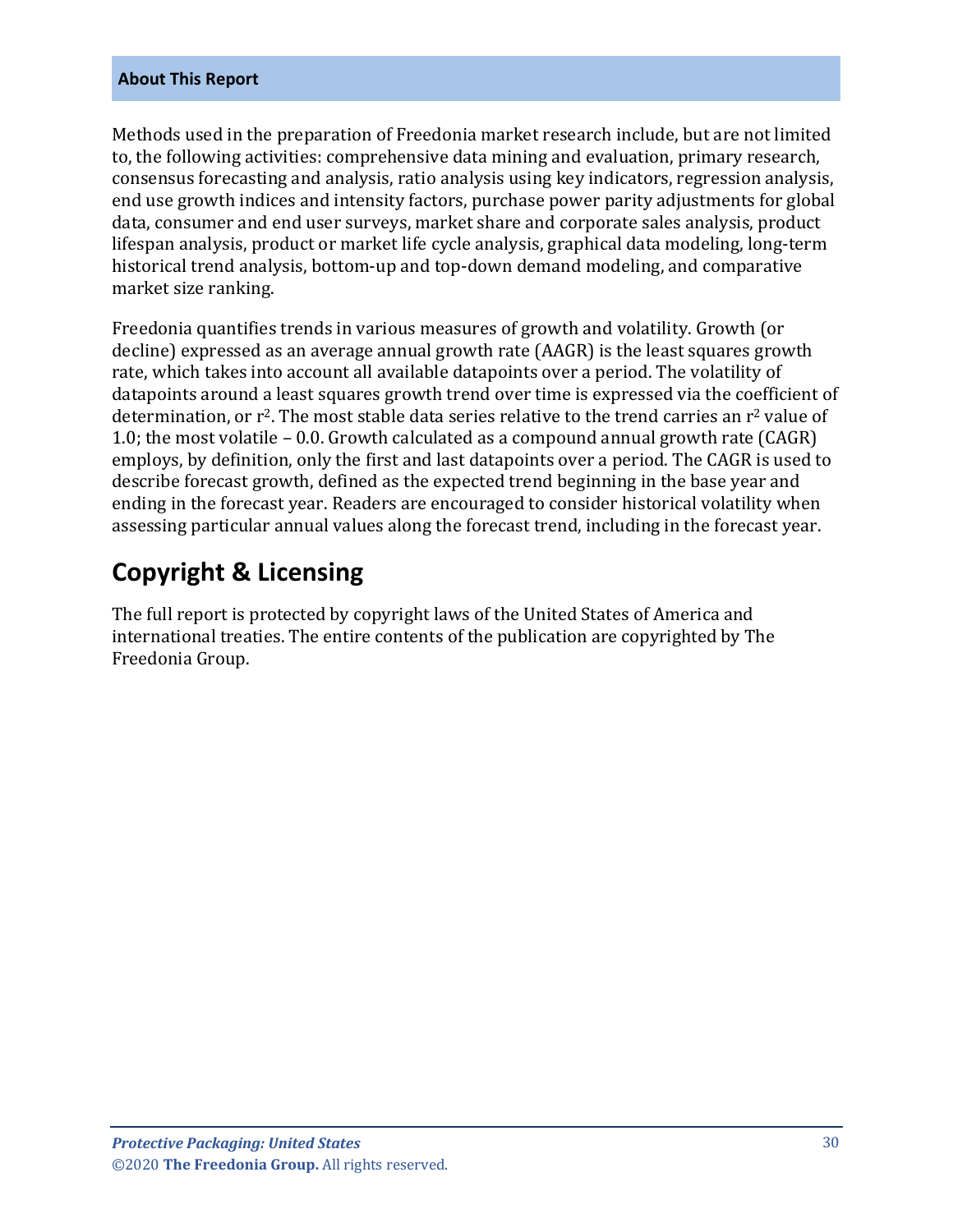#### <span id="page-6-0"></span>**Resources**

#### **The Freedonia Group**

 *[Protective Packaging](http://www.freedoniagroup.com/DocumentDetails.aspx?ReferrerId=FL-FOCUS&studyid=3797)* **[Freedonia Industry Studies](http://www.freedoniagroup.com/Home.aspx?ReferrerId=FL-Focus)**  *[Cannabis Packaging Opportunities](http://www.freedoniagroup.com/DocumentDetails.aspx?ReferrerId=FL-FOCUS&studyid=3773) [Converted Flexible Packaging](http://www.freedoniagroup.com/DocumentDetails.aspx?ReferrerId=FL-FOCUS&studyid=3731) [Food & Beverage Packaging Innovation](http://www.freedoniagroup.com/DocumentDetails.aspx?ReferrerId=FL-FOCUS&studyid=3736) Global [Bulk Packaging](http://www.freedoniagroup.com/DocumentDetails.aspx?ReferrerId=FL-FOCUS&studyid=3612) [Global Corrugated Boxes](http://www.freedoniagroup.com/DocumentDetails.aspx?ReferrerId=FL-FOCUS&studyid=3737) Global E [-Commerce](http://www.freedoniagroup.com/DocumentDetails.aspx?ReferrerId=FL-FOCUS&studyid=3724) Global E [-Commerce Packaging](http://www.freedoniagroup.com/DocumentDetails.aspx?ReferrerId=FL-FOCUS&studyid=3744) [Global Packaging Machinery](http://www.freedoniagroup.com/DocumentDetails.aspx?ReferrerId=FL-FOCUS&studyid=3788) [Global Pharmaceutical Packaging](http://www.freedoniagroup.com/DocumentDetails.aspx?ReferrerId=FL-FOCUS&studyid=3758) [Global Pressure Sensitive Tapes](http://www.freedoniagroup.com/DocumentDetails.aspx?ReferrerId=FL-FOCUS&studyid=3685) [Global Protective Packaging](http://www.freedoniagroup.com/DocumentDetails.aspx?ReferrerId=FL-FOCUS&studyid=3741) [Medical Device Packaging](http://www.freedoniagroup.com/DocumentDetails.aspx?ReferrerId=FL-FOCUS&studyid=3782) [Pressure Sensitive Tapes in the US](http://www.freedoniagroup.com/DocumentDetails.aspx?ReferrerId=FL-FOCUS&studyid=3645) [Produce Packaging Market in the US](http://www.freedoniagroup.com/DocumentDetails.aspx?ReferrerId=FL-FOCUS&studyid=3632) Retail [-Ready Packaging](http://www.freedoniagroup.com/DocumentDetails.aspx?ReferrerId=FL-FOCUS&studyid=3713) [Rigid Bulk Packaging](http://www.freedoniagroup.com/DocumentDetails.aspx?ReferrerId=FL-FOCUS&studyid=3704) [Specialty Films](http://www.freedoniagroup.com/DocumentDetails.aspx?ReferrerId=FL-FOCUS&studyid=3732)* **[Freedonia Focus Reports](https://www.freedoniafocusreports.com/redirect.asp?progid=89534&url=/)**  *[Converted Flexible Packaging: United States](https://www.freedoniafocusreports.com/Converted-Flexible-Packaging-United-States-FF30014/?progid=89534) E [-Commerce: United States](https://www.freedoniafocusreports.com/E-Commerce-United-States-FF90043/?progid=89534) [Global Food E](https://www.freedoniafocusreports.com/Global-Food-E-Commerce-FW10063/?progid=89534) -Commerce [Labels: United States](https://www.freedoniafocusreports.com/Labels-United-States-FF30023/?progid=89534) [Online Grocery Shopping: United States](https://www.freedoniafocusreports.com/Online-Grocery-Shopping-United-States-FF90054/?progid=89534) [Packaging Machinery: United States](https://www.freedoniafocusreports.com/Packaging-Machinery-United-States-FF75038/?progid=89534) [Packaging: United States](https://www.freedoniafocusreports.com/Packaging-United-States-FF30035/?progid=89534) [Paper & Paperboard: United States](https://www.freedoniafocusreports.com/Paper-Paperboard-United-States-FF25011/?progid=89534) [Pet Products & Services: United States](https://www.freedoniafocusreports.com/Pet-Products-Services-United-States-FF95047/?progid=89534) [Plastic Foams: United States](https://www.freedoniafocusreports.com/Plastic-Foams-United-States-FF55013/?progid=89534) [Recovered Packaging: United States](https://www.freedoniafocusreports.com/Recovered-Packaging-United-States-FF30051/?progid=89534)*

#### **[Freedonia Custom Research](http://www.freedoniagroup.com/CustomResearch.aspx?ReferrerId=FL-Focus)**

#### **Packaged Facts**

 *[Meal Kits: Trends and Opportunities in the U.S.](https://www.packagedfacts.com/Meal-Kits-Trend-Opportunities-Editon-11984597/?progid=89534) [Pet Product Packaging Innovation](https://www.packagedfacts.com/Pet-Product-Packaging-Innovation-11707762/?progid=89534)*